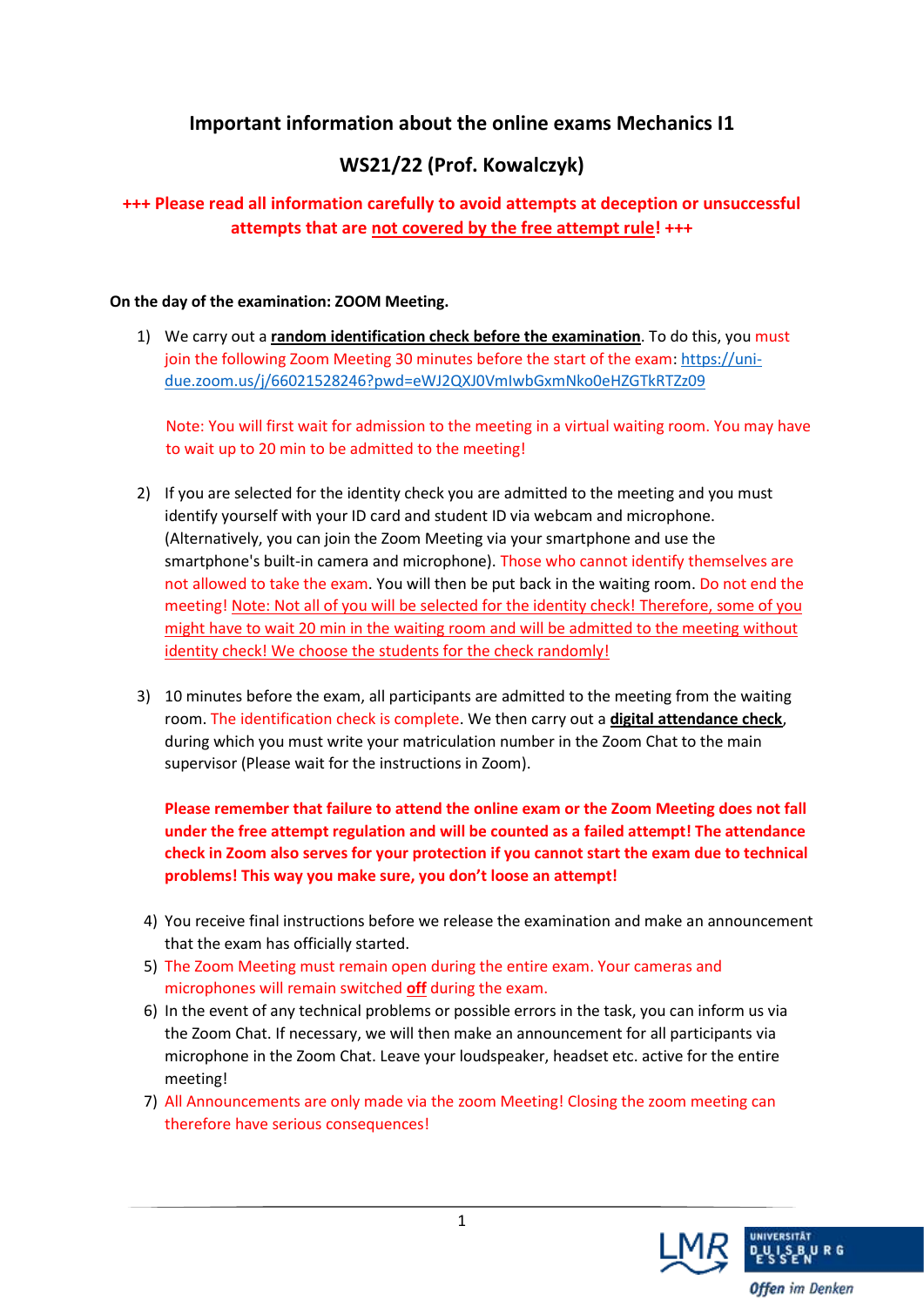### **After the exam has been released:**

- 1) Wait for the announcement that the exam has now been released.
- 2) Open a new web browser window. A VPN connection is not required!
- 3) Open the following website:<https://lts3.uni-due.de/>
- 4) Log in with your access data / login data:
	- a. The username is "M1\_WS2122\_" followed by your 7-digit matriculation number. Example: If your matriculation number is "1234567" you have to enter "M1\_WS2122\_1234567" as your username.
	- b. The PIN / password is your 7-digit matriculation number.
	- c. Read the "Bestätigung" (See the picture below), **tick the checkbox and click on "Akzeptieren". With that You confirm that you have read and understood all rules and that you will adhere to all rules and procedures. Otherwise, you cannot start the exam!**

| Bestätigung                                                                                                                                                                                                                                                                                                                                                                                                                                                                                                                                                                                                                                                                                                                                                                                                                                                                     |                                                        |
|---------------------------------------------------------------------------------------------------------------------------------------------------------------------------------------------------------------------------------------------------------------------------------------------------------------------------------------------------------------------------------------------------------------------------------------------------------------------------------------------------------------------------------------------------------------------------------------------------------------------------------------------------------------------------------------------------------------------------------------------------------------------------------------------------------------------------------------------------------------------------------|--------------------------------------------------------|
| Ich, versichere hiermit, dass ich diese Klausur selbständig und nur unter Verwendung der entsprechenden Hilfsmittel (sofern von dem Prüfungsleiter / der Prüfungsleiterin angekündigt und erlaubt) in der vorgegebenen Bearbei<br>Insbesondere versichere ich, keine unerlaubte Hilfe anderer Personen in Anspruch zu nehmen und während der Klausur mit keiner anderen Person außer dem Prüfungsleiter / der Prüfungsleiterin zu kommunizieren. Ich versichere<br>Zugangsdaten zu dieser Prüfung / Klausur nicht weitergegeben habe und auch nicht weitergeben werde. Mir ist bekannt, dass eine unwahre Erklärung rechtliche Folgen haben und insbesondere dazu führen kann, dass die Klausur a<br>wird. Darüber hinaus ist mir bekannt, dass der Prüfer / die Prüferin in Verdachtsfällen innerhalb der Beurteilungsfrist mündliche Nachfragen zum Stoffgebiet stellen kann. |                                                        |
| Abiehnen                                                                                                                                                                                                                                                                                                                                                                                                                                                                                                                                                                                                                                                                                                                                                                                                                                                                        | Hiermit bestätige ich die zuvor genannten Bedingungen. |

5) Click the "Bereit" button under Status (See the picture). If the start button is missing, press F5 to refresh the page. The release of the exam can take a few minutes due to the system.

| risancau<br>MechanicsHWS2021 | $\pmb{\varepsilon}$<br><b><i>COMMUNICATE</i></b> |               |
|------------------------------|--------------------------------------------------|---------------|
| <b>III</b> Prüfungen         |                                                  |               |
| Prüfung                      | Ergebnis                                         | <b>Status</b> |
| MechanicsHWS2021             |                                                  |               |
|                              |                                                  |               |

6) To receive the full exam time, you must have logged in and started the exam within the first 10 minutes after the announcement of the release!

#### **During the exam:**

- 1) Start the exam and start solving the tasks. Your entries are automatically saved by the system.
- 2) The exam time is a total of 120 minutes, 100 minutes exam time plus 20 minutes for reading in, as well as for any interruptions due to technical problems.
- 3) After an unintentional interruption (e.g. webbrowser window closed by mistake): If you are asked to enter the password to continue the exam (see picture below), please enter the word "continue".

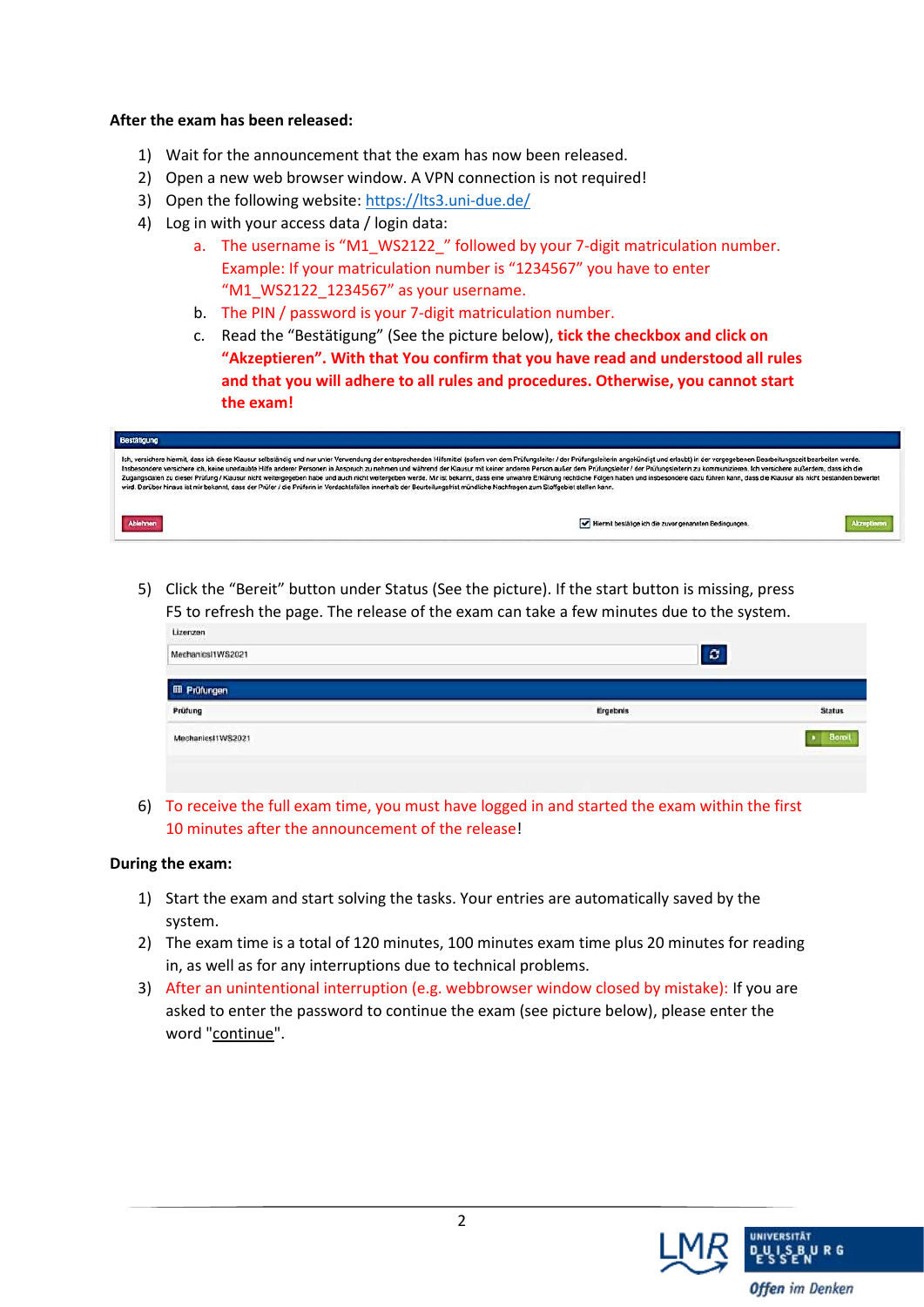| A Prüfung fortsetzen                                                  |                    |
|-----------------------------------------------------------------------|--------------------|
| Bitte geben Sie das Passwort zur<br>Wiederaufnahme Ihrer Prüfung ein! | continue           |
|                                                                       | ₽                  |
| <b>Abbrechen</b>                                                      | Prüfung fortsetzen |

- 4) If you have technical problems or questions about the task, please use the Zoom Chat. If the internet fails, you can create a mobile hotspot using your smartphone.
- 5) If you do not feel able to take the exam for health reasons, please end the exam manually using the end button in the exam. Then contact a doctor immediately.
- 6) To be on the safe side, take screenshots of any technical problems that may arise so that you can prove them later if necessary.

#### **Towards the end of the exam:**

- 1) The exam automatically ends 120 minutes after clicking the start button, but no later than 130 minutes after the start of the official examination time indicated on the homepage.
- 2) You will be informed about the official end of the exam by zoom announcement. All participants for whom the exam has not yet ended automatically must now do this manually by clicking the end button and then confirming.
- 3) The submission of the exams is noted in the system with a time stamp. **Exams that have not been submitted 5 minutes after the announcement about the official end of the exam will no longer be counted. The exam is therefore treated as not passed! This falls under the free trial regulation.**
- 4) You can then log of from the LPLus system. Note: You are not shown any results or information after you end the exam.

#### **General Exam Notes:**

- 1) The Mechanics exams are carried out as online exams from home from your private devices.
- 2) You are responsible for procuring the necessary hardware (e.g. PC, laptop, notebook, webcam, microphone or headset), as well as installing and using the necessary software (webbrowser) and setting up a stable internet connection.
- 3) The exam is open book. This means that you can use all written aids, such as scripts, exercise documents, tutorial documents or books.
- 4) The exam has 100 points. You need 50% to pass the exam.
- 5) The task is displayed on the screen.
- 6) As always, the tasks should be solved in writing with pen and paper.
- 7) You need to use a calculator for the exam.
- 8) The final results are queried using single or multiple choice, drag and drop or using text boxes or list boxes.
- 9) In the case of multiple-choice questions, incorrect answers within the respective subtask lead to a deduction of points!
- 10) Negative points for a subtask are not possible! The minimum number of points for each subtask is zero.